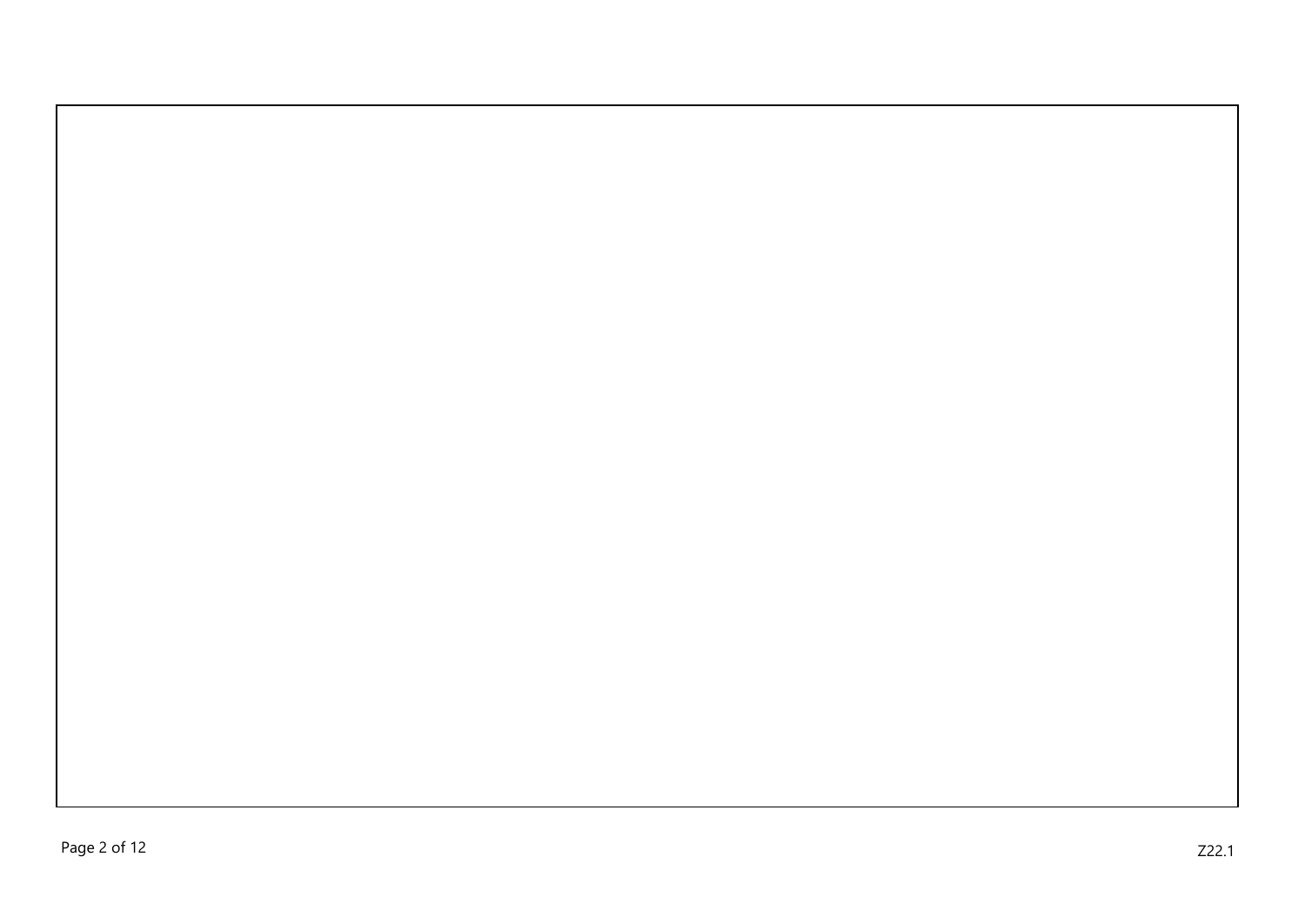| #              | Island              | House Name             | Name                 | Sex       | National ID | ، ه ، بر<br>د ، بر شر                     | ىئرىتر                                                                              |
|----------------|---------------------|------------------------|----------------------|-----------|-------------|-------------------------------------------|-------------------------------------------------------------------------------------|
|                | AA. Rasdhoo         |                        |                      |           |             |                                           |                                                                                     |
|                | AA. Rasdhoo         | Saadhee Villa          | Adam Sakeel          | M         | A280695     | گوروگر                                    | ړونو سکړی                                                                           |
|                | ADh. Dhangethi      |                        |                      |           |             |                                           |                                                                                     |
| 2              | ADh. Dhangethi      | Heenaage               | Mohamed Hilmee       | M         | A031507     | رېترنه                                    | ورەرو بەۋر                                                                          |
| F. Feeali      |                     |                        |                      |           |             |                                           |                                                                                     |
| $\overline{3}$ | F. Feeali           | Burunuvilaa            | Ameel Ahmed          | M         | A129170     | پرېتر <sub>ى ب</sub> ۇ                    | پر په پرور د                                                                        |
|                | Gn. Fuvahmulah      |                        |                      |           |             |                                           |                                                                                     |
| 4              | Gn. Fuvahmulah      | Dhadimagu. Fathis      | Mohamed Abdul Gafoor | M         | A003580     | تندو تری تر توسیه                         | ر ٥ ٥ ٥ ٥ ٠ ٥ ٠<br>پرې تر پر تر بر<br>و ر ه ر د<br><del>و</del> بر <sub>م</sub> رکز |
| 5              | Gn. Fuvahmulah      | Funaadu. Kandeege      | Hassan Aali          | M         | A279777     | و پېړۍ تم <b>س</b> ونه                    | يركس كالمح                                                                          |
| 6              | Gn. Fuvahmulah      | Miskihmagu. Hazaareege | Mohamed Rasheed      | M         | A010154     | وېشما د ده. د نځ برد                      | وره در در برخونر<br>وبراد و در برخونر                                               |
| 7              | Gn. Fuvahmulah      | Miskihmagu. Sea Shine  | Abdulla Rasheed      | M         | A011200     |                                           | رە قراللە ئىم ئىسى                                                                  |
|                | HA. Filladhoo       |                        |                      |           |             |                                           |                                                                                     |
| 8              | HA. Filladhoo       | Naaz                   | Shaffau Naseem       | F.        | A290168     | سرچ                                       | شەرەپە سەسىر                                                                        |
|                | HA. Vashafaru       |                        |                      |           |             |                                           |                                                                                     |
| 9              | HA. Vashafaru       | Zailam                 | <b>Abdul Rasheed</b> | M         | A069118     | ئەرىخە                                    | ر ٥ ۶ ٥ ر<br>پرک تو پر شوتر                                                         |
|                | HDh. Kulhudhuffushi |                        |                      |           |             |                                           |                                                                                     |
| $ 10\rangle$   | HDh. Kulhudhuffushi | Veevaru                | Abdulla Hassan       | M         | A234397     | حە جە ئىر<br>ئە                           | رەقراللە برىكە                                                                      |
| L. Gan         |                     |                        |                      |           |             |                                           |                                                                                     |
| 11             | L. Gan              | Mukurimagu. Firushan   | Mohamed Iraas        | ${\sf M}$ | A317728     | <mark>وو</mark> بروی و برخ <sub>ت</sub> ر | ورەرو مەش                                                                           |
|                | Lh. Hinnavaru       |                        |                      |           |             |                                           |                                                                                     |
| 12             | Lh. Hinnavaru       | Alamaage               | Umar Ameen           | M         | A223287     | پر پڑی                                    | در بر در مد                                                                         |
| 13             | Lh. Hinnavaru       | Kasthoorimaage         | Adam Sahubaan        | M         | A224111     | ر ۶۵۰۰ و.<br>ما سوم برد د                 | وره پردومر                                                                          |
| 14             | Lh. Hinnavaru       | Niyaa                  | Ahmed Haafiz Moosa   | M         | A223448     | سرچر                                      | رەر دېمبر دېمبر دي.<br>مەدونى مار دېمبر                                             |
| Lh. Naifaru    |                     |                        |                      |           |             |                                           |                                                                                     |
| 15             | Lh. Naifaru         | Alimasge               | Jaweed Abdulla       | ${\sf M}$ | A216186     | ېز پېړ <sup>ه</sup> دی                    | قَے مِر قمہ مَرَ اللّٰہ                                                             |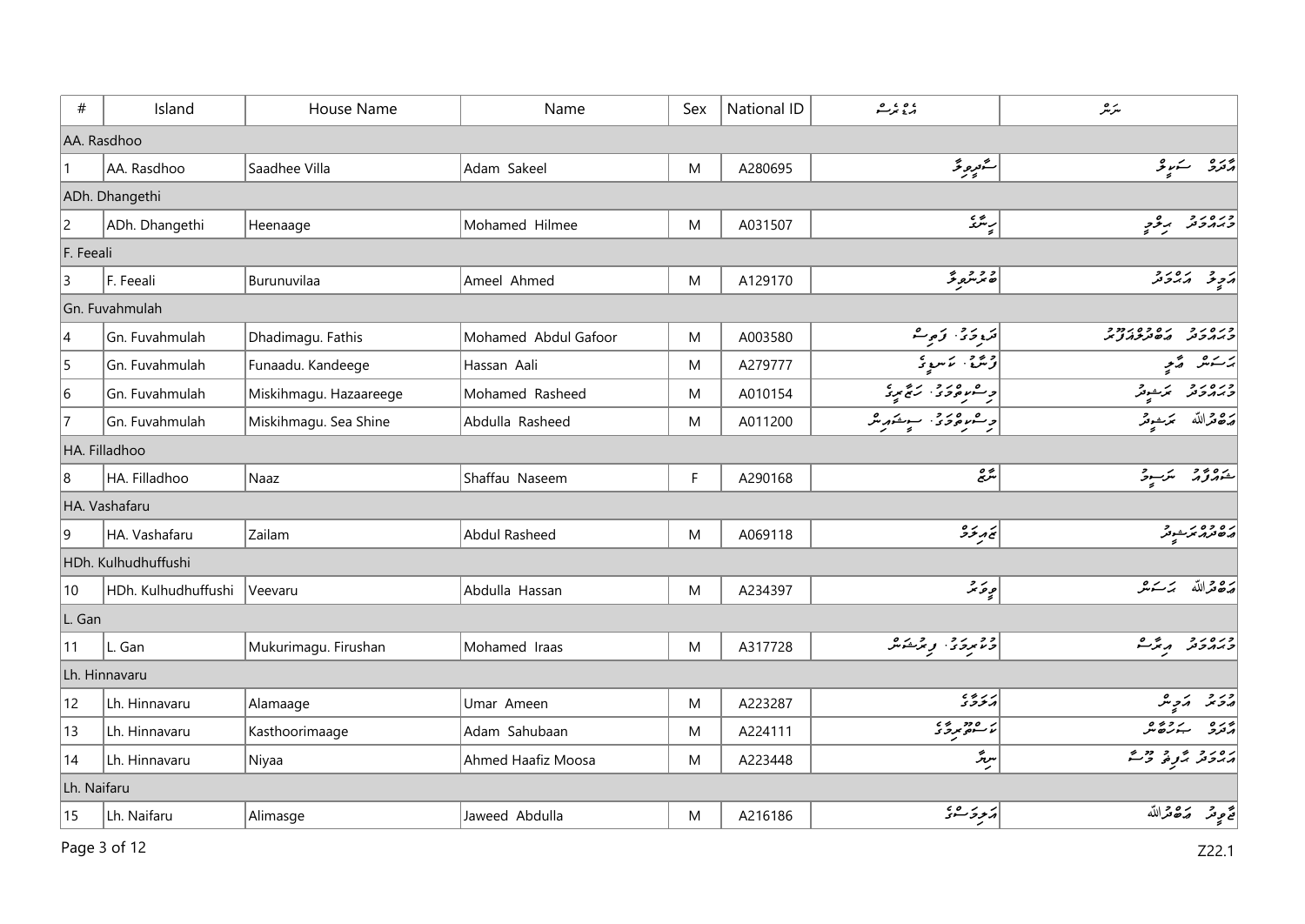| 16          | Lh. Naifaru       | Kuri             | Moosa Raaif       | M         | A232544 | لتمبر                          | در ممبر<br>در مس                                                                |
|-------------|-------------------|------------------|-------------------|-----------|---------|--------------------------------|---------------------------------------------------------------------------------|
| 17          | Lh. Naifaru       | Maakoani         | Mohamed Faris     | M         | A151164 | وم<br>قرنامبر                  | ورەرو ۋېرگ                                                                      |
| 18          | Lh. Naifaru       | Madhugasdhoshuge | Fathimath Hanan   | F         | A219953 |                                | و ده برگړه                                                                      |
| 19          | Lh. Naifaru       | Sandhaa          | Ibrahim Hussain   | M         | A220182 | ىە ھەقر                        | رەتمەر ئەسىر                                                                    |
| 20          | Lh. Naifaru       | Vaadhee          | Mohamed Abdulla   | M         | A094149 | حٌسٍ                           | وره رو ده دالله                                                                 |
|             | Lh. Olhuvelifushi |                  |                   |           |         |                                |                                                                                 |
| 21          | Lh. Olhuvelifushi | Asseyrige        | Ismail Mohamed    | M         | A213279 | بر ۹ سنو پر <sup>ج</sup>       | و عرضو وره در                                                                   |
| 22          | Lh. Olhuvelifushi | Deshtiny         | Abdul Hadee Saeed | M         | A120219 | ې<br>ډېشوسر                    | ره وه وري<br>مەھەر دىگرىمى سىكى ئىر                                             |
| 23          | Lh. Olhuvelifushi | Fonimaage        | Hussain Zahid     | M         | A212965 | بر<br>ترسرچري                  | ج سكور شرح محر يتجرب تركيب<br>ج سكور شرح محر يتجرب تركيب<br>مرة قرالله من تحريح |
| 24          | Lh. Olhuvelifushi | Huvadhumaage     | Abdulla Jameel    | M         | A213184 | و ر و د »<br>ر و ترو د         |                                                                                 |
| 25          | Lh. Olhuvelifushi | Seesange         | Ibrahim Mohamed   | M         | A213548 | اسەسەتىدى<br>پە                |                                                                                 |
| 26          | Lh. Olhuvelifushi | Seesange         | Hamdhoon Hameedh  | M         | A403486 | بسويتهم                        | رەپور پەر                                                                       |
| Male'       |                   |                  |                   |           |         |                                |                                                                                 |
|             |                   |                  |                   |           |         |                                |                                                                                 |
| 27          | Male'             | G. Moonstone     | Mohamed Ali       | M         | A035027 | ى ئۇمۇسۇھ بىر                  | ورەر دىر                                                                        |
|             | N. Holhudhoo      |                  |                   |           |         |                                |                                                                                 |
| 28          | N. Holhudhoo      | Fehige           | Ahmed Rasheed     | M         | A210537 | كوربحه                         |                                                                                 |
| 29          | N. Holhudhoo      | Gulaabeege       | Mohamed Hassan    | M         | A210513 | د و همه مي<br>د تره د          | رەر تەخمىسى<br>مەركى تەخمىسى<br>ورەرو پرىكە                                     |
| 30          | N. Holhudhoo      | Reetaa           | Mohamed Shareef   | M         | A091952 | بريج                           |                                                                                 |
| 31          | N. Holhudhoo      | Saajan           | Ibrahim Azim      | M         | A206053 | سەم ئىر                        | ورەرو شەرۇ                                                                      |
| N. Kudafari |                   |                  |                   |           |         |                                |                                                                                 |
| 32          | N. Kudafari       | Maaolhu          | Mohamed Kamil     | M         | A202569 | پر بر و<br>و پر ن              |                                                                                 |
| 33          | N. Kudafari       | Magumatheege     | Ahmed Gasim       | M         | A054103 | ر ور<br>5 د 5 م <sub>و</sub> د | وبرورو شروفه<br>رەرو ۋىرو                                                       |
|             | N. Manadhoo       |                  |                   |           |         |                                |                                                                                 |
| 34          | N. Manadhoo       | Some Dream       | Nashid Mohamed    | ${\sf M}$ | A200858 | بده و هرد                      | ش وره در وران<br>سرشونر وبروونر                                                 |
| N. Velidhoo |                   |                  |                   |           |         |                                |                                                                                 |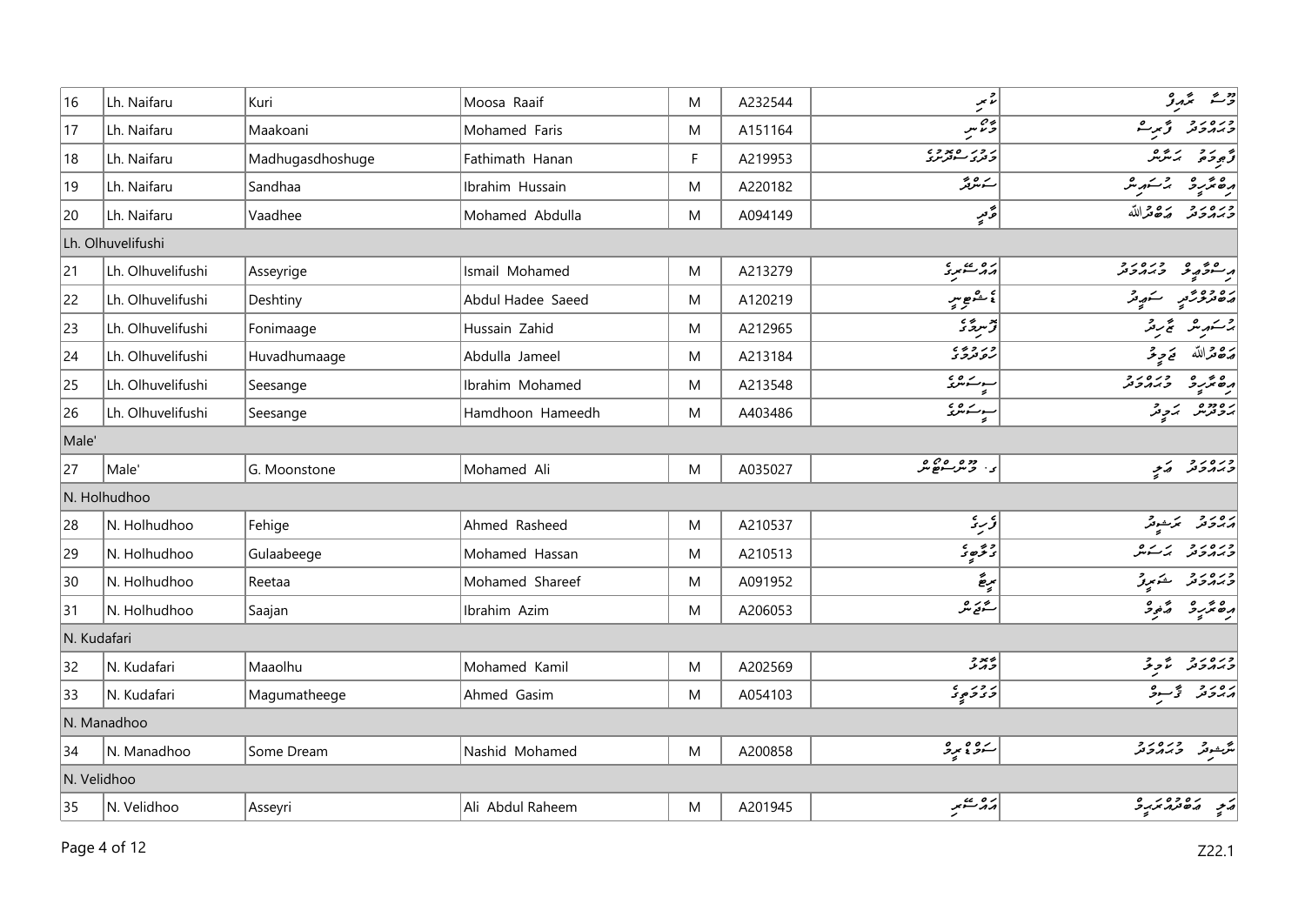| R. Alifushi |                  |                  |                   |           |         |                                                       |                                    |
|-------------|------------------|------------------|-------------------|-----------|---------|-------------------------------------------------------|------------------------------------|
| 36          | R. Alifushi      | Maad             | Adam Abdulla      | M         | A074178 | $\overset{\circ}{\mathcal{E}}$                        | أرتره روقرالله                     |
|             | S. Feydhoo       |                  |                   |           |         |                                                       |                                    |
| 37          | S. Feydhoo       | Athireege        | Mohamed Siddeeg   | M         | A025122 | أرجو مبرئه                                            | وره رو سوړورو                      |
| 38          | S. Feydhoo       | Shabunamee Villa | Hussain Didi      | M         | A092102 | شەھ ئىكرىرىدۇ.                                        | جريسكوبر تورور                     |
|             | S. Hithadhoo     |                  |                   |           |         |                                                       |                                    |
| 39          | S. Hithadhoo     | Adhunee          | Ibrahim Rasheed   | ${\sf M}$ | A141197 | ەر قرىبر                                              | ەر ھەتمەر 2<br>ر<br>ىمەسىيە قىر    |
| 40          | l S. Hithadhoo   | Lobstum          | Ibrahim Shuaib    | M         | A020881 | بره ره بره<br>مر <i>ه س</i> وره                       | ە ھەتئەر 2<br>برھەتئەر 2<br>شتەدرە |
| 41          | S. Hithadhoo     | Naazkeege        | Ali Siraj         | M         | A099562 | پره په په<br>متریج پ <sub>و</sub> ته                  | أوسمع سيوقيني                      |
| 42          | S. Hithadhoo     | Naaznee Manzil   | Shaaz Ahmed       | ${\sf M}$ | A020502 | م <sup>ە</sup> چ <sub>سرى</sub> جە مە <sub>مى</sub> ج | أشكش مرورو                         |
| 43          | S. Hithadhoo     | Nadhuvaa         | Mohamed Shaad     | M         | A020413 | ر و ر<br>سربرگ                                        | وره رو در در<br>تربربر تر مشتر     |
|             | Sh. Feydhoo      |                  |                   |           |         |                                                       |                                    |
| 44          | Sh. Feydhoo      | Moorithi         | Mohamed Ishal Ali | M         | A271595 | ود<br>تر مرمو                                         | ورەرو رىشۇ كەر                     |
|             | Sh. Milandhoo    |                  |                   |           |         |                                                       |                                    |
| 45          | Sh. Milandhoo    | Kunnaarumaage    | Mohamed Muneer    | M         | A128524 | و ه په وه و<br>ما سرسرچرۍ                             | وره دو و سرچ                       |
| 46          | Sh. Milandhoo    | Mist Rose        | Ali Shareef       | M         | A319867 | د مەھ بۇر                                             | أركبو المشاموقر                    |
|             | Th. Dhiyamigili  |                  |                   |           |         |                                                       |                                    |
| 47          | Th. Dhiyamigili  | Bashimaage       | Ahmed Areesh      | M         | A362649 | پروگوی                                                | أركاد وكالمراشر                    |
|             | Th. Thimarafushi |                  |                   |           |         |                                                       |                                    |
| 48          | Th. Thimarafushi | Nivaadhoshuge    | Ismail Hassan     | ${\sf M}$ | A041852 | ر پر د د ،<br>سرچ تر تر تر                            | رىقۇر ئەسكىر                       |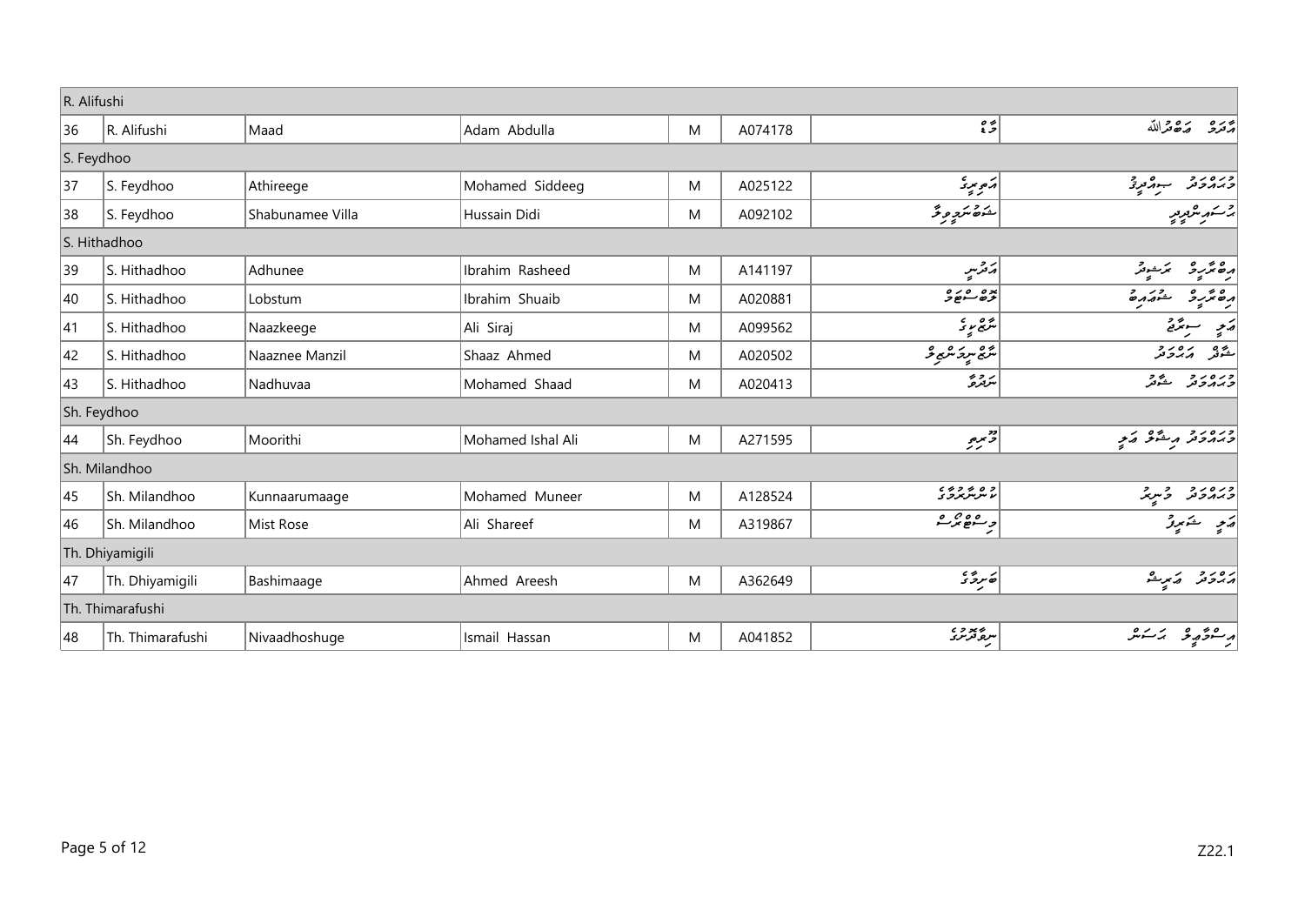## *w7qAn8m? sCw7mRo>u; wEw7mRw;sBo<*

| ' مرمر | 'يئرىثر: |
|--------|----------|
|        |          |
|        |          |
|        |          |

## w*99909 sccggram sccggram*<br>מית 29 שית יתפה, מית 29 שית 5 בית **ב**סית

| ىر تە | $\mathcal{O} \times$<br>$\sim$ | $\sim$<br>. . | لترنثر |
|-------|--------------------------------|---------------|--------|
|       |                                |               |        |
|       |                                |               |        |
|       |                                |               |        |

| انترنثر: | $^{\circ}$ | يبرهر | $^{\circ}$<br>سرسر |
|----------|------------|-------|--------------------|
|          |            |       |                    |
|          |            |       |                    |
|          |            |       |                    |

| ' ئىرتىر: | سر سر |  |
|-----------|-------|--|
|           |       |  |
|           |       |  |
|           |       |  |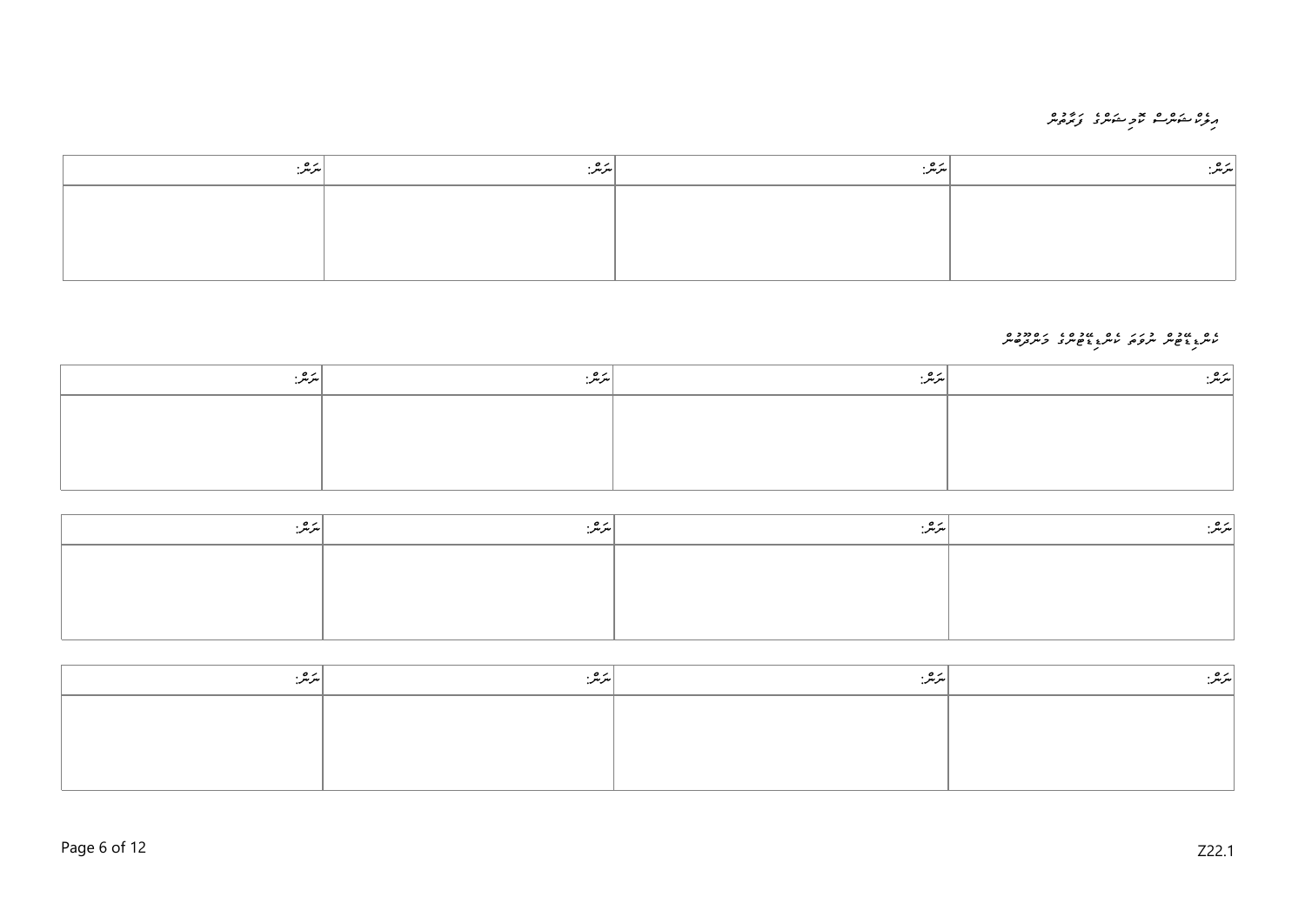| يزهر | $^{\circ}$ | ىئرىتر: |  |
|------|------------|---------|--|
|      |            |         |  |
|      |            |         |  |
|      |            |         |  |

| متريثر به | 。<br>'سرسر'۔ | يتزيترا | سرسر |
|-----------|--------------|---------|------|
|           |              |         |      |
|           |              |         |      |
|           |              |         |      |

| ىئرىتر. | $\sim$ | ا بر هه. | لىرىش |
|---------|--------|----------|-------|
|         |        |          |       |
|         |        |          |       |
|         |        |          |       |

| 。<br>مرس. | $\overline{\phantom{a}}$<br>مر مىر | يتريثر |
|-----------|------------------------------------|--------|
|           |                                    |        |
|           |                                    |        |
|           |                                    |        |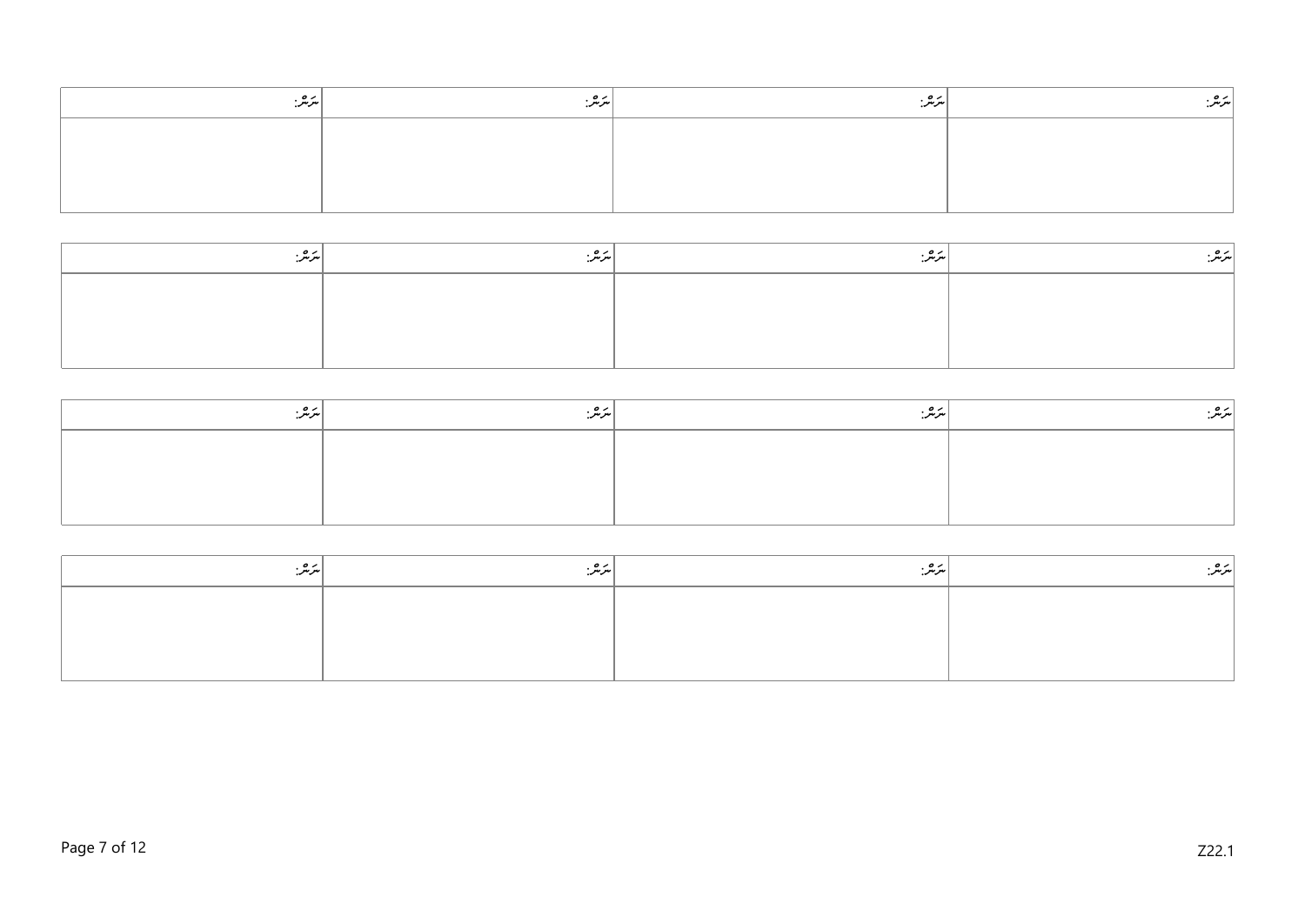| ير هو . | $\overline{\phantom{a}}$ | يرمر | اير هنه. |
|---------|--------------------------|------|----------|
|         |                          |      |          |
|         |                          |      |          |
|         |                          |      |          |

| ىر تىر: | $\circ$ $\sim$<br>" سرسر . | يترمير | o . |
|---------|----------------------------|--------|-----|
|         |                            |        |     |
|         |                            |        |     |
|         |                            |        |     |

| نتزيتر به | 。 | 。<br>سرسر. | o <i>~</i> |
|-----------|---|------------|------------|
|           |   |            |            |
|           |   |            |            |
|           |   |            |            |

|  | . ه |
|--|-----|
|  |     |
|  |     |
|  |     |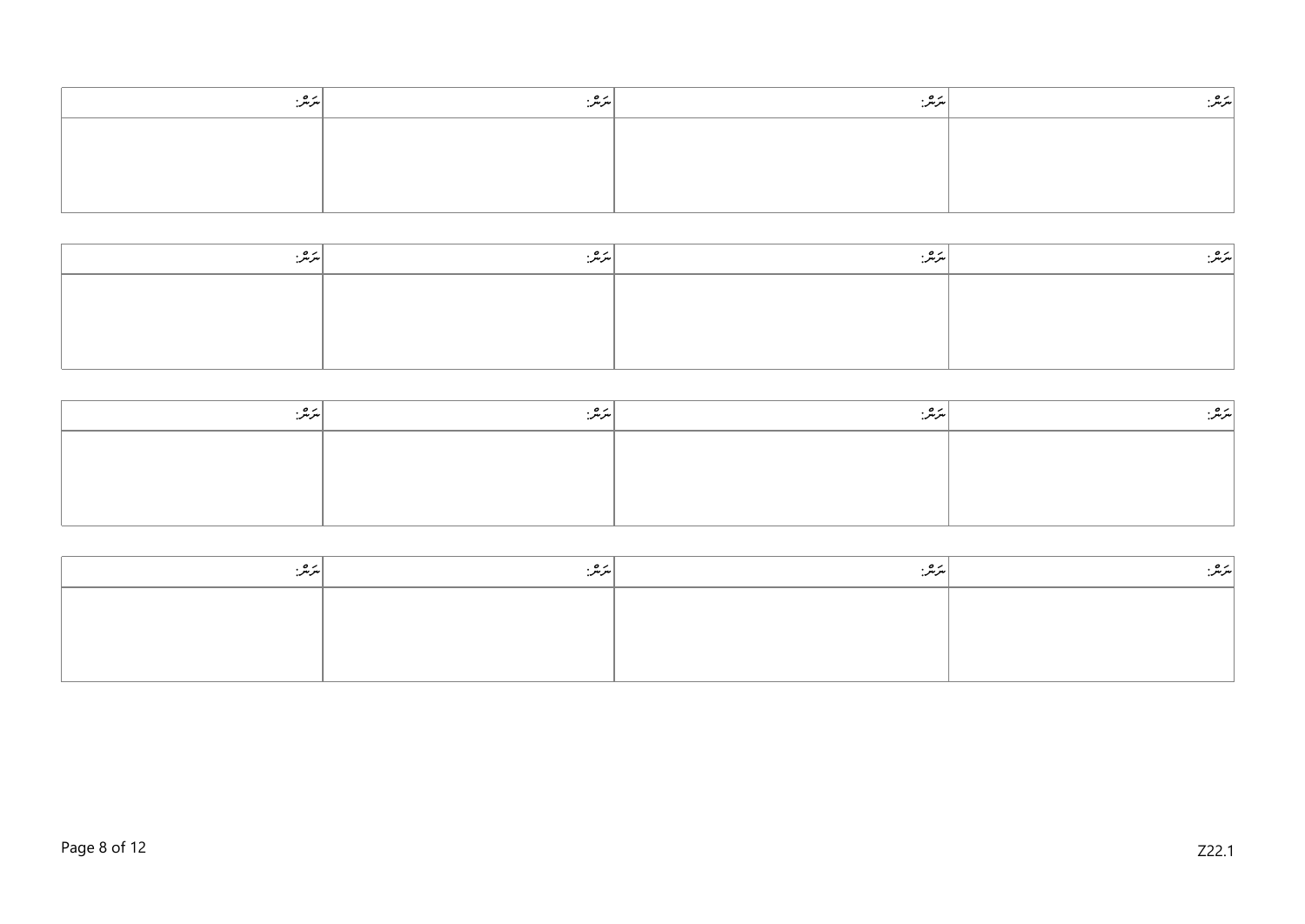| ير هو . | $\overline{\phantom{a}}$ | يرمر | اير هنه. |
|---------|--------------------------|------|----------|
|         |                          |      |          |
|         |                          |      |          |
|         |                          |      |          |

| ئىرتىر: | $\sim$<br>ا سرسر . | يئرمثر | o . |
|---------|--------------------|--------|-----|
|         |                    |        |     |
|         |                    |        |     |
|         |                    |        |     |

| انترنثر: | ر ه |  |
|----------|-----|--|
|          |     |  |
|          |     |  |
|          |     |  |

|  | . ه |
|--|-----|
|  |     |
|  |     |
|  |     |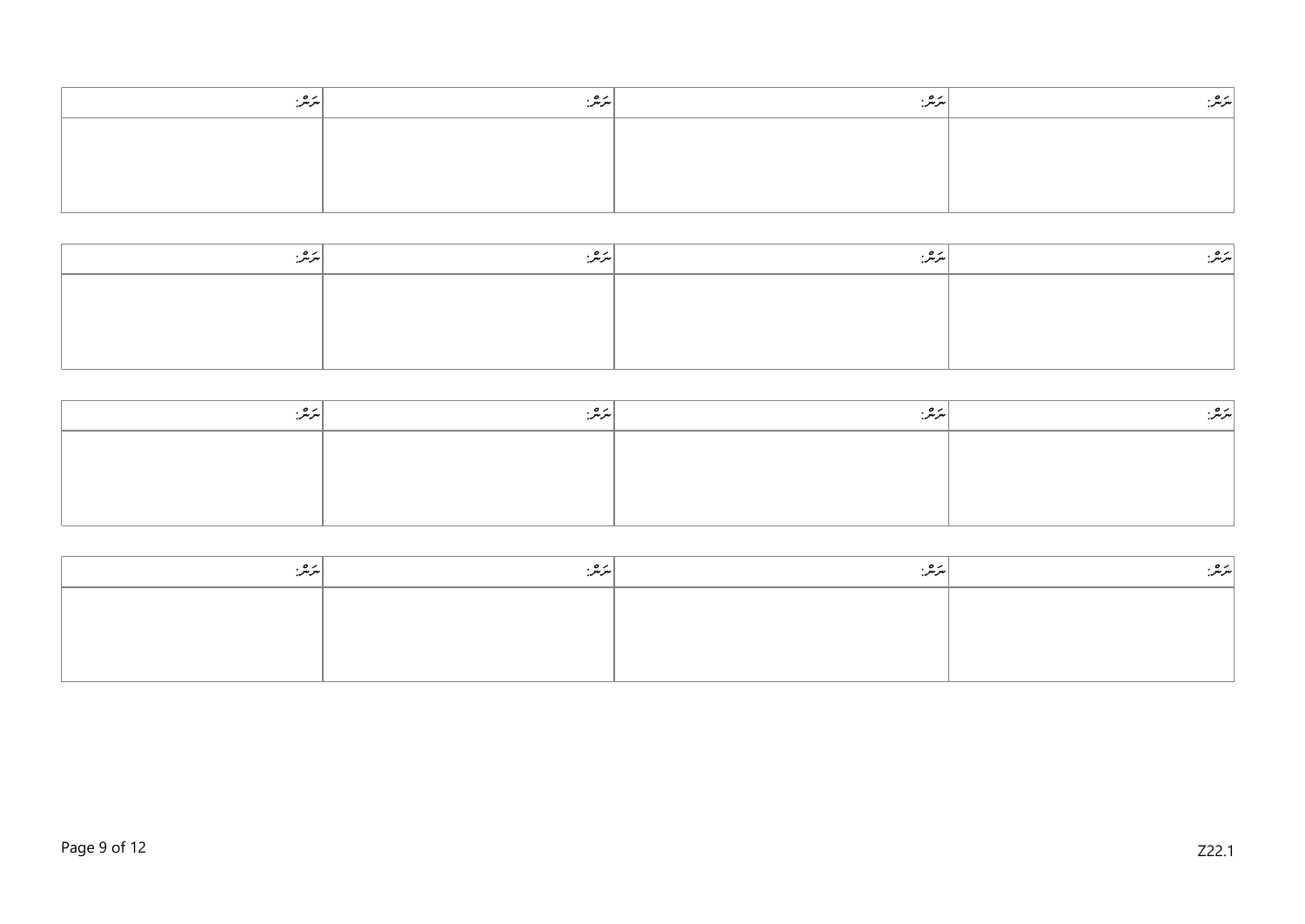| ير هو . | $\overline{\phantom{a}}$ | يرمر | اير هنه. |
|---------|--------------------------|------|----------|
|         |                          |      |          |
|         |                          |      |          |
|         |                          |      |          |

| ايرعر: | ر ه<br>. . |  |
|--------|------------|--|
|        |            |  |
|        |            |  |
|        |            |  |

| بر ه | 。 | $\overline{\phantom{0}}$<br>َ سومس. |  |
|------|---|-------------------------------------|--|
|      |   |                                     |  |
|      |   |                                     |  |
|      |   |                                     |  |

| 。<br>. س | ىرىىر |  |
|----------|-------|--|
|          |       |  |
|          |       |  |
|          |       |  |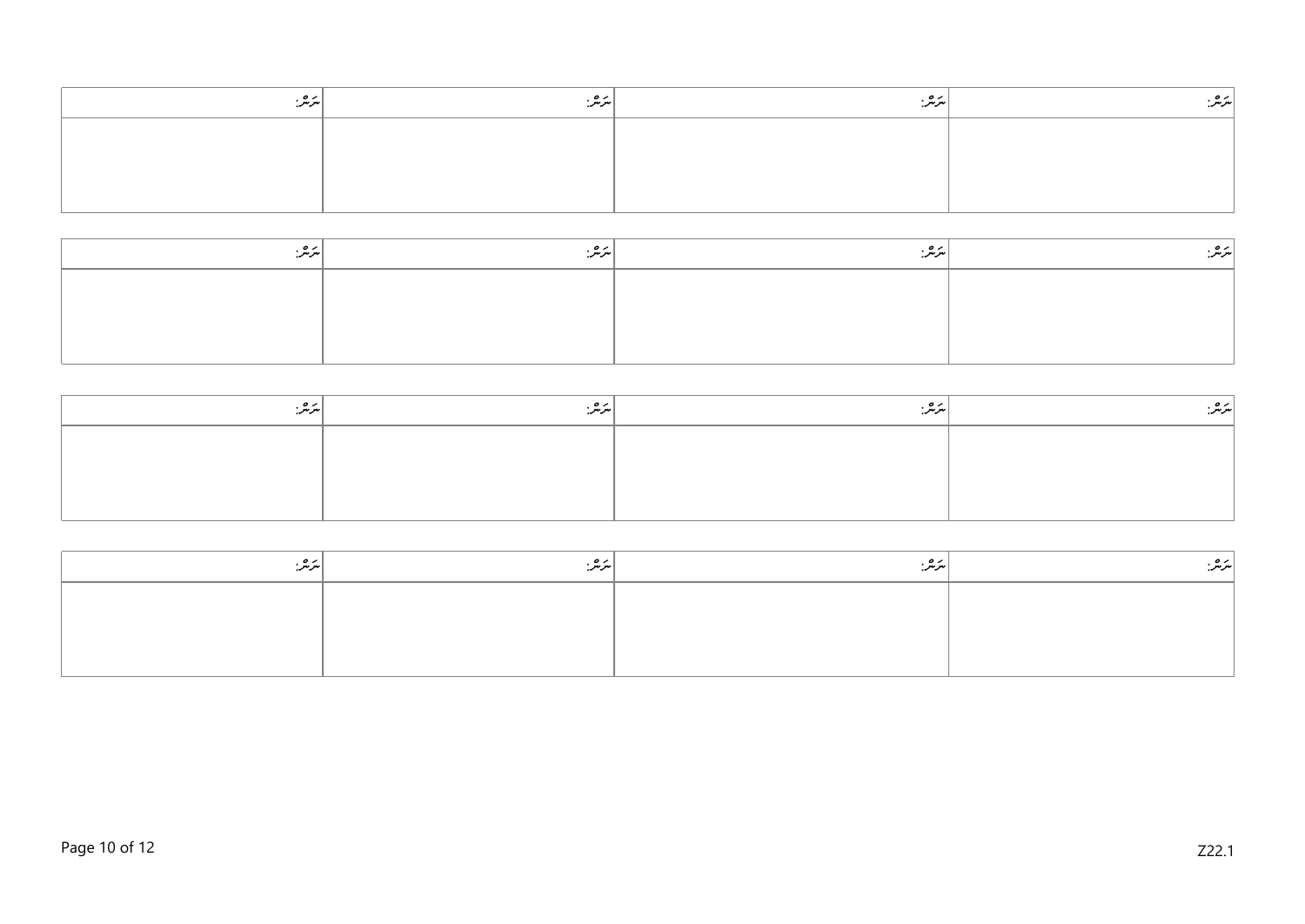| ير هو . | $\overline{\phantom{a}}$ | يرمر | اير هنه. |
|---------|--------------------------|------|----------|
|         |                          |      |          |
|         |                          |      |          |
|         |                          |      |          |

| ئىرتىر: | $\sim$<br>ا سرسر . | يئرمثر | o . |
|---------|--------------------|--------|-----|
|         |                    |        |     |
|         |                    |        |     |
|         |                    |        |     |

| لترتكر: | الترنثر: | ابر همه: | الترنثر: |
|---------|----------|----------|----------|
|         |          |          |          |
|         |          |          |          |
|         |          |          |          |

|  | . ه |
|--|-----|
|  |     |
|  |     |
|  |     |